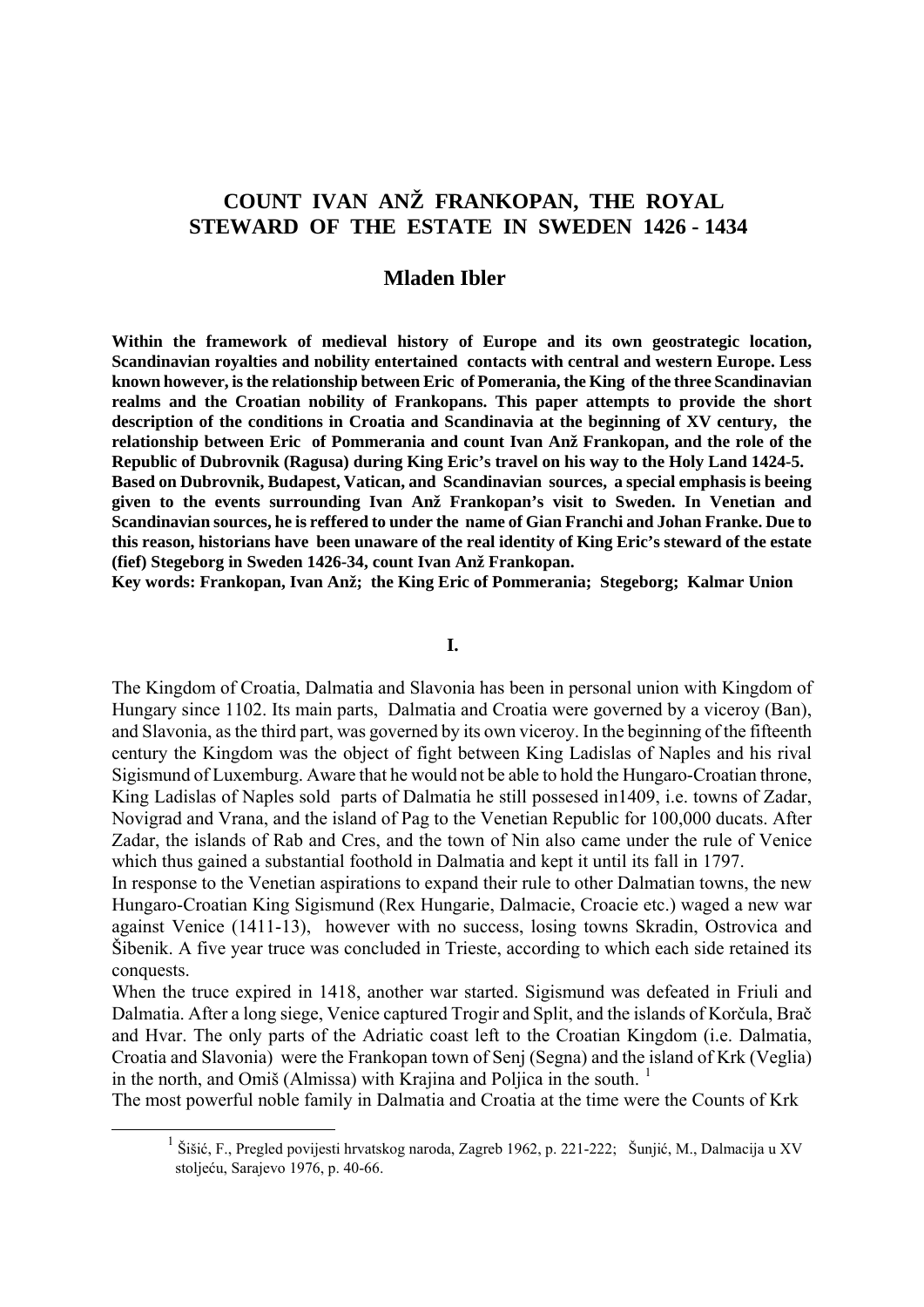(*Segne, Veglie et Modrusse comites)* i.e. count Nikola IV, who became Ban (Viceroy) of Dalmatia and Croatia in 1426, and whose name Frankopan (*de Frangepanibus*) was officially accepted later. In the same year he loaned King Sigismund 28,000 ducats, obtaining almost all of Croatia as security. Next to the counts of Krk, the master of the largest estates was his friend, count Ivaniš Nelipčić, whose possessions included parts of Dalmatia around Split and its inland. $^{2}$  $^{2}$  $^{2}$ 

The Dubrovnik Republic (*Reipublica Ragusina*) comprised in the first half of the fifteenth century the City and its environs, peninsula Pelješac, island Mljet, Konavle inland with the islet of Molunat. The Republic stretched from the Bay of Boka Kotorska to city of Neum. In terms of government, Dubrovnik was a patrician republic run by the Senate (Consilium rogatorum), with the Minor Council (Consilium minus) as the executive authority. The Mayor Council (Consilium maius) consisted of 203 patricians as members. The Republic was no military power, and it was therefore forced to pursue a very skilful and strictly neutral foreign policy in order to ensure its territorial integrity and freedom of trade. Being part of the Croato-Hungarian State, it paid tribute to King Sigismund. Ragusan ships plied active trade in all ports on the western coast of the Adriatic, as well as throughout the Mediterranean, in Portugal, England and Flanders. Dubrovnik was the strongest Croatian centre of business, and it was one of the most developed European states in terms of its national income and culture.<sup>[3](#page-1-1)</sup>

#### **II.**

The union of Scandinavian states was the result of the initiative of Margareth, Queen of Denmark and her skilful diplomatic efforts and negotiations with Norwegian and Swedish nobility; however, it could not pass without an armed intervention against King Albrecht of Mecklenburg, who did not enjoy the support of the Swedish nobles. One of the primary reasons underlying the creation of the union was of a foreign political nature: Queen Margareth was quite aware that Denmark on its own could not resolve the issue of Schleswig, which had long been part of Denmark and was now claimed by the Counts of Holstein. Dynastic ties favored such a union since Margareth was the daughter of of the Danish king Waldemar Atterdag, and her husband, the Norwegian king Haakon was of Swedish origin. Since their son died at an early age, and in order to secure succession, Margareth adopted the grandson of her sister Bugislawa of Pomerania, and gave him the popular Scandinavian name of Eric.

Thus, on 17 June 1397, the Union of Kalmar came into being (after the town of Kalmar in southern Sweden), and Eric was crowned as the first king of Denmark, Norway and Sweden. However, because of his youth, the official ruler continued to be his step-mother, who was given an unusual and - as far as Scandinavian history is concerned - unique title of "lady of our kingdoms, master and powerful guardian of our house". She ruled until Eric's coming of age in 1401, and practically until her death in 1412. Through negotiations and avoiding the issue of possession, Margareth succeeded in obtaining the recognition of Danish sovereignity over Schleswig by the Counts of Holstein.<sup>[4](#page-1-2)</sup>

<span id="page-1-0"></span> $^{2}$  Klaić, V., Povjest Hrvata, 2, Zagreb 1901, p. 113-114.

<span id="page-1-1"></span><sup>3</sup> Stulli, B., Povijest Dubrovačke Republike, 1989, Dubrovnik - Zagreb, p. 50-60 etc.

<span id="page-1-2"></span><sup>4</sup> Lauring, P., A History of The Kingdom of Denmark, Copenhagen 1969, p. 106-113.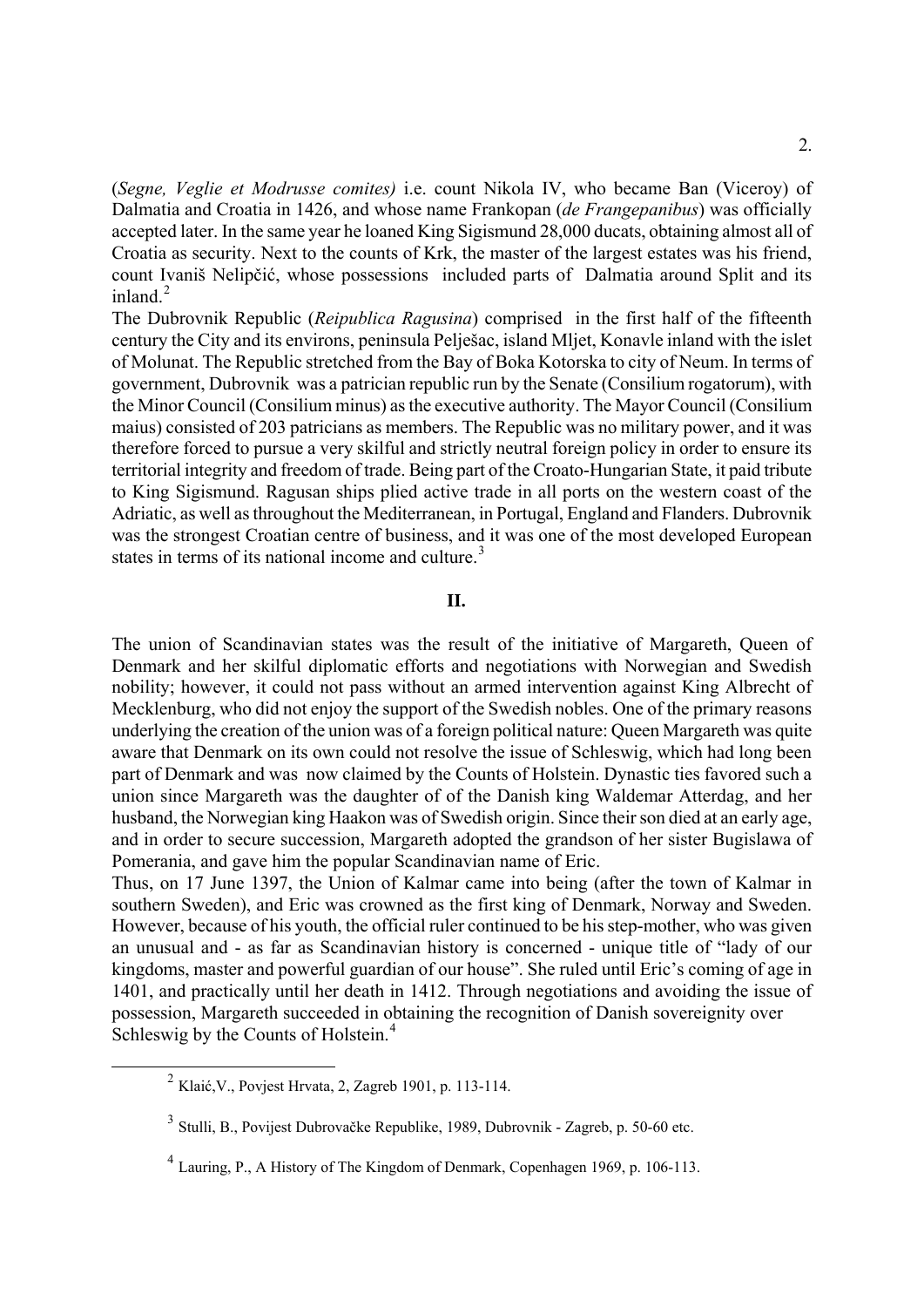King Eric of Pomerania faced a number of foreign and domestic policy problems caused by his imposition of customs levies on ships passing through the Sund between Denmark and Sweden, his conflict with the Hanseatic League, the appointment of Danish and German stewards in Sweden, and differences between feudal systems of Denmark and Sweden.<sup>[5](#page-2-0)</sup> After Margareth's death the Counts of Holstein again brought up the issue of Schleswig, and Eric was forced to seek the juridical support of his cousin, King Sigismund.<sup>[6](#page-2-1)</sup>

Taking due account of the different area and geostrategic situation, the Counts of Holstein posed for the Danish king Eric a danger similar to that posed by the Venetian Republic for the Frankopans. The claims of the Venetian Republic in Dalmatia and northern Italy on the other side, also clashed with the interests of King Sigismund. His relations with the Frankopans ought to be regarded as a reflection of current economic interests and of the balance of power in that part of Europe in the first half of the fifteenth century.

#### **III.**

Ivan Anž VI Frankopan was the son of Nicola IV, the most powerful of the Counts of Krk and Viceroy of Croatia and Dalmatia from 1426 to 1432 (*Segne, Veglie et Modrusse comitem, Regni Dalmacie et Croacie Banus*). He was the eldest of nine brothers. His name Ivan is translated as Johannes (Latin), Hans (von Zenge, German) and Gian, Zuan or Zian (Italian). His second name Anž, is abreviation of the latin name Angelus. In 1411, according to agreement between the parents, he became engaged to Katarina, daughter of Ivaniš Nelipčić, count of Cetina. He had adopted Ivan Anž more than a year before the engagement, because he had no male heir himself. During his war against Venetian Republic and en route to Friuli, King Sigismund issued a charter in Frankopan's town Brinje on 28 October 1412, whereby count Ivaniš Nelipčić was given licence to give his daughter Katarina, fiance of Ivan Anž, as dowry all the estates of his family.<sup>[7](#page-2-2)</sup> There are no records of Ivan's birth date, but in that year he and his younger brother Stjepan were mentioned as adult young men.<sup>[8](#page-2-3)</sup> Because of the Venetian claims on their lands, the Counts of Krk were forced not only to negotiate with Venice but also to establish ties with its rivals in Italy (such as Duke of Milan, Fillipo Maria Visconti), nobles of German origin (Elisabeth, the cousin of Nikola IV, was married to Friedrich of Cilli, whose father Hermann was Ban of Slavonia), and with King Sigismund himself. There is no doubt that in addition to Croatian, Ivan Anž also spoke Latin, Italian (of Venetto-dialect) and German. He was probably educated in good manners, negotiation and the chivalric arts of the time. It may be concluded that he was brave - probably also of an adventurous spirit - and that count Nikola Frankopan trusted him as his oldest son and heir to the position of Ban of Dalmatia and Croatia.

<span id="page-2-0"></span> <sup>5</sup> Scott, D.F., Sweden - the Nation's History, South Illinois Univ. Press 1988, p. 106-113.

<span id="page-2-1"></span> $6$  Olsen, A.R., Herre i Norden, Copenhagen 1995, p. 7-16.

<span id="page-2-2"></span><sup>&</sup>lt;sup>7</sup> Klaić 1901, p. 64.

<span id="page-2-3"></span> $8$  Ibid., p. 105.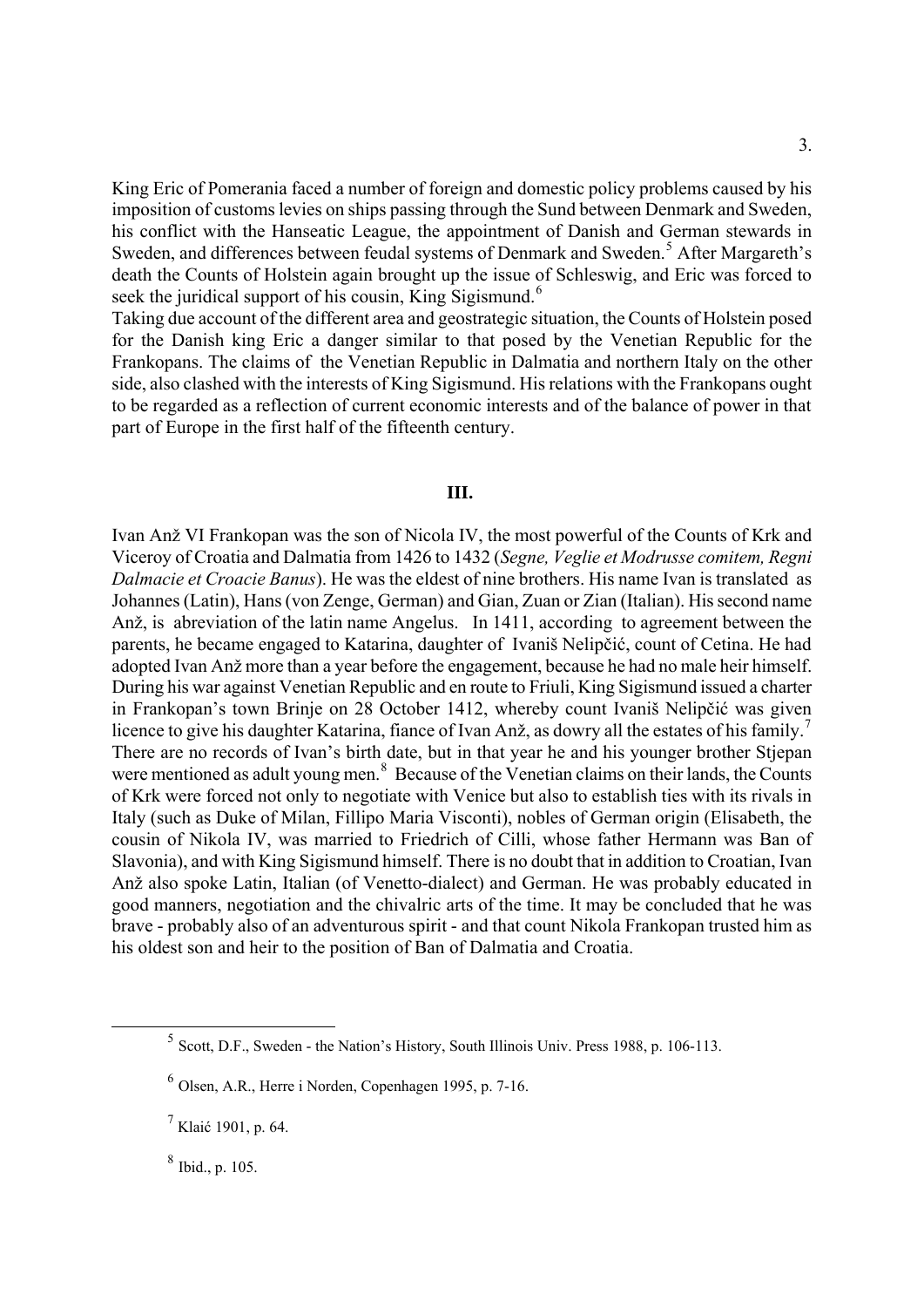Friedrich, the eldest son of Hermann, Count of Cilli and Viceroy of Slavonia, married Elizabeth, the daughter of Stjepan I Frankopan in 1405. Her uncle, Nikola IV Frankopan, was to pay 32,000 ducats as the dowry. As he was probably unable to produce such a sum, he pledged her and her husband Friedrich one-half of the island of Krk, and the Trsat, Bakar and Bribir, important cities north of Senj. Friedrich left Elisabeth in 1412 for his mistress Veronika Desinić, according popular belief, reputed *belle* from Zagorje in northern part of Croatia. His father, together with Frankopans tried for eight years to reconcile them, but without success. Elisabeth and Friedrich met at last in 1422 in a castle at Krapina, but on the first night Elisabeth died a violent death, probably slain by Friedrich by knife.<sup>[9](#page-3-0)</sup>

At that time, King Sigismund was engaged in a war against the Hussites, the Viceroy was not in Slavonia and as Friedrich's sister Barbara was the wife of King Sigismund, no one held Friedrich accountable for Elisabeth's death until 1424. Fearing revenge and a clash with other Croatian nobles, in June of the same year Friedrich fled on horseback to Buda in order to seek protection from his sister, Queen Barbara.[10](#page-3-1) It was precisely the conflict between Frankopans and Friedrich of Cilli over the murder of Elisabeth, that occasioned the meeting between King Erik of Pommerania and Ivan Anž Frankopan.

# **V.**

The paths of the first King of Kalmar Union and Ivan Anž crossed in Sigismund's Buda (then Offen) in June, 1424. In that year, King Sigismund convened in Buda an assembly of European nobility to discuss, among other matters, the dispute between his cousin, King Erik and the Counts of Holstein over possession of Schleswig.<sup>[11](#page-3-2)</sup> Eric's father-in-low was Henry IV of Britain, and his sister was married to the Duke of Bavaria; along with the fact that he ruled the largest state in Europe, these facts also contributed to his reputation. Therefore, having arrived in Buda in February, he joined Sigismund in order to discuss the agenda of the assembly.<sup>[12](#page-3-3)</sup> King Eric was then about 42 and, according to the description of Aenes Sylvius Piccolomini, his tall figure, fair hair, athletic build and supple movements attracted general attention and particularly the glances of womenfolk. $^{13}$  $^{13}$  $^{13}$ 

Ivan Anž Frankopan arrived in Buda at about same time, seeking satisfaction in a duel from Friedrich of Cilli for the murder of his cousin Elisabeth. Friedrich tried to avoid the duel and was hoping to take advantage of his kinship with King Sigismund. The king, on the other side, did not want to antagonize either the Frankopans or the Cillis, and did his best to avoid scandal and

<span id="page-3-2"></span><span id="page-3-1"></span><span id="page-3-0"></span> $\frac{1}{\sqrt{9}}$ Aschbach, J., *Geschichte Kaiser Sigmund's,* 3. teil, Hamburg 1841, p. 188-190.

<sup>10</sup> Klaić, N., *Zadnji knezi Celjski v deželah Sv. krone,* Ljubljana-Celje 1991, p. 48-49.

<sup>11</sup> Erslev, K., *Erik af Pommern*, København 1901, p. 96-98.

<span id="page-3-3"></span><sup>12</sup> Olsen, R., *Herre i Norden,* København 1995, p. 7-16.

<span id="page-3-4"></span><sup>13</sup> Dahlerup, T., *Danmarks Historie,* vol. 6, København 1989, p. 58-63, 69, 335.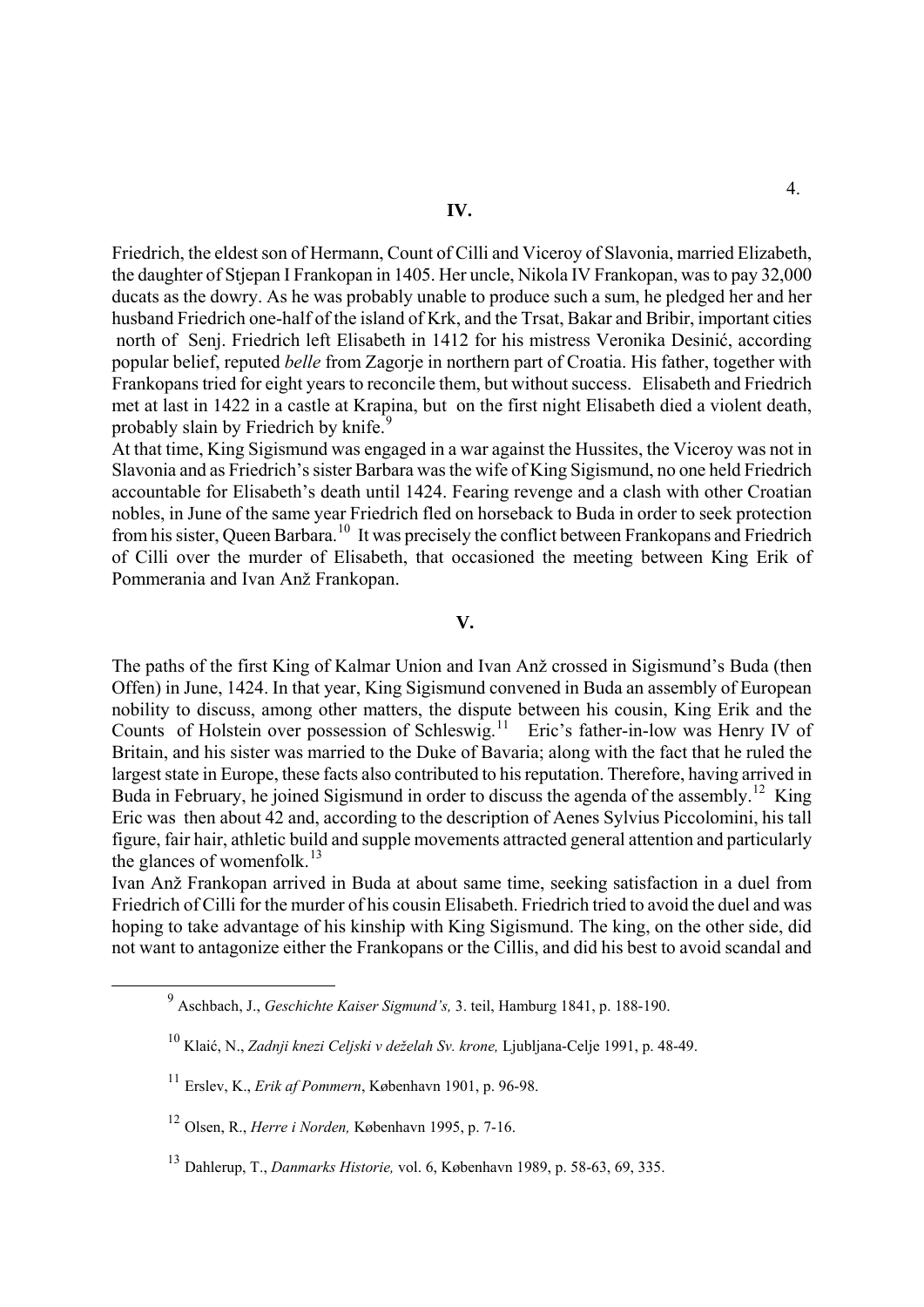### find 5.

a compromise.<sup>[14](#page-4-0)</sup> So, he found an ideal mediator in the Scandinavian king.

After king Erik received, on 28 June, the charter of King Sigismund which resolved the controversy over Schleswig with the Dukes of Holstein to his advantage (count Hermann of Cilli, Ban of Slavonia, played important role in this decision), <sup>[15](#page-4-1)</sup> he could only repay the favor and use his good services in order to talk young Ivan Anž out of confrontation with Friedrich of Cilli. His persuasiveness proved successful. It is certain that while talking to Ivan, King Erik became familiar with Ivan Anž's character, linguistic versatility and knowledge of circumstances in Dalmatia and Italy, and decided to take him along as an attendant and interpreter. It is worth to remember, that Ivan Anž's father, count Nikola, experienced the pilgrimage to the Holy Land some years before. According to historian Klaić, "king Erik may have already grown found of the valiant young man at that time, as we find him at the Danish court eight years thereafter".<sup>[16](#page-4-2)</sup>

### **VI.**

In the Middle Ages the pilgrimage to the Holy Land was the highest goal of every Christian, particularly for the nobility and crowned heads. Ivan Anž's father, Count Nikola Frankopan, also visited Jerusalem in  $1411<sup>17</sup>$  $1411<sup>17</sup>$  $1411<sup>17</sup>$  The pilgrimage, which was not without risk at the time, was often a sign of a ruler's gratitude for a particular success or gain. It was believed that Erik, after the favorable resolution of King Sigismund on Schleswig, decided to set off for the Holy Land. However, his visit to Venice en route to his destination (but not at his return!) shows that Erik, being indebted to King Sigismund, also had to carry out a political mission for the king.

The shortest route from Buda to the eastern coast of the Adriatic led across Croatia and the regions ruled by Counts of Frankopan, to their town and then important port of Seni.<sup>[18](#page-4-4)</sup> On the advice of Sigismund, Eric certainly took that route and took Ivan Anž along as an attendant. It may be assumed that Sigismund was keen to have Ivan Anž away from Friedrich of Cilli for a time, and that brought his influence to bear on Erik to take him along, not only as an attendant on his journey to the Holy Land, but also subsequently to Sweden.

<span id="page-4-0"></span>The Dubrovnik Republic also played a part on that journey. Already on 19 March 1424 - during King Erik's stay in Krakow, i.e. before Sigismunds resolution on Schleswig - the Council of Dubrovnik received King Sigismund's letter informing about Erik's intention to visit the Holy Land and recommending the king to Council's attention.<sup>19</sup> The Ragusans replied on 17 May and

<span id="page-4-2"></span>16 Klaić 1901, p. 106.

<span id="page-4-3"></span> $17$  Ibid., p. 113.

<span id="page-4-4"></span>18 Ibler, M., Kong Erik af Pommerns rejse igennem Kroatien 1424-25, *Historie 2*, Århus 2001, p.310-321.

<span id="page-4-5"></span><sup>19</sup> Gelcich J., Thalloczy L., *Dipl. Rel. Ragusanae cum R. Hungariae,* Budapest 1887, p. 296-297.

 <sup>14</sup> Altmann, W., *Eberrhardt Windeckes denkwürdigkeiten zur Geschichte des Zeitalters Kaiser Sigmunds,* Berlin 1893, p. 191-192.

<span id="page-4-1"></span><sup>15</sup> Altmann, W., Regesta Imperii XI., vol I., Insbruck 1896-97, n. 5804-05.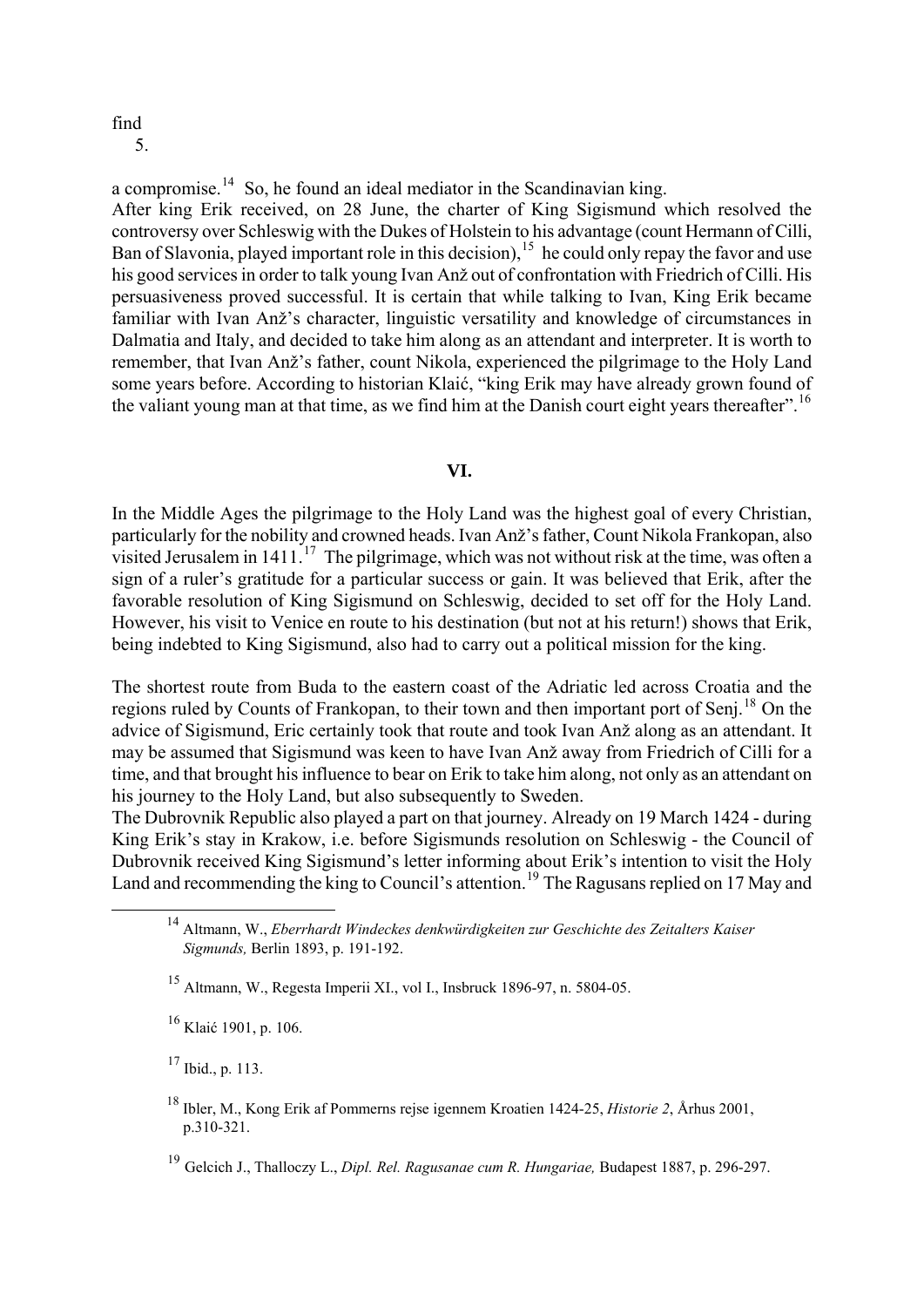informed Sigismund about the movements of hostile ships in the Mediterranean. The similar letter was sent also on 31 August.<sup>[20](#page-5-0)</sup>

On 31 July 1424, two envoys arrived to Venice from Senj, requesting that King Eric should be given free passage to Venice; they also requested a galley to be outfitted at the king's expense for the journey to the Holy Land, and finally, the loan of a sizable sum of 10,000 ducats. On the same day, the Venetian Senate granted the king's wishes and decided that he would be met at Senj by Francesco Minnio, *capitano delle Gallere di Quarnero,* accompanied by six envoys. It was also decided to place another galley at the disposal of the Count of Senj, who would escort the king to Venice. According to the records of the Venetian chronicler and historian Antonio Morosini, King Eric left in Senj 1000 horses and most of his escort.<sup>[21](#page-5-1)</sup> It is possible that during his stay at Senj, a member of king's escort took over the figurative pattern of the Croatian coat of arms as his noble family's heraldic device in Sweden.<sup>[22](#page-5-2)</sup> Accompanied by Count Nikola Frankopan, Viceroy of Croatia and Dalmatia (recorded by Morosini as *el Signor de Segna*) and some thirty noblemen and knights, King Erik experienced a solemn welcome in Venice on 24 August. He stayed at the Duke of Ferara's Palace, today "Fondacci dei Turchi",<sup>[23](#page-5-3)</sup> while Count Nikola stayed at the palace of Count Carlo Malatesta de Rimini.<sup>24</sup>. Along with the ceremonial part of the visit, the king also held political talks with the Doge, showing that his visit to Venice was intended as mediation in the conflict between Venice and Sigismund. Venice was then allied with Duke Fillippo Maria Visconti of Milan. The alliance was meant to strengthen Venice's hand in the war against king Sigismund for the possession of Dalmatia and Friuli. The Scandinavian king tried to leave the impression of a neutral go-between, humbly offering his *bona officia*, but there is not doubt that he acted on instruction of his cousin Sigismund, to whom the alliance of Venice and Milan was certainly a thorn in the flesh. On 1 September, the Doge reported the substance of the talks to the Senate, which accepted Eric's offer with gratitude, albeit with the reservation that no decision was possible without the agreement of their ally, Visconti. Therefore, the Senate informed Duke Visconti of Eric's offer through the Venetian ambassador in Milan. Distrusting Eric's bona officia, Visconti declined the offer, as the Venetian ambassador reported to the Senate on 8 September. Having been appraised of Visconti's position, on 14 September the Senate instructed its ambassador to express the Venetian loyalty to the agreed alliance. During that time, King Eric was probably in Venice, which he presumably left only after hearing Visconti's response.[25](#page-5-5)

<span id="page-5-0"></span>Although the description of King Eric's sojourn in Venice is rich and comprehensive, no word is mentioned about his interpretor, and among the names of Venetians involved in king's travel, the name of Gian or Zian Franchi is not mentioned.

<span id="page-5-5"></span> $^{25}$  Ibid., p. 75.

 <sup>7.</sup> 

 <sup>20</sup> Gelcich J., Thalloczy L. 1887, p. 297-299.

<span id="page-5-1"></span><sup>21</sup> Vangensten, L.C.O., "Erik af Pommern i Venedig 1424. Antonio Morosinis Krønike og Aktsykker fra Archivio di Stato ai Frari, Venedig", Danske Magasin, 6. rk. I, 1913, p. 72-88.

<span id="page-5-2"></span><sup>22</sup> Ibler, M., Hrvatski Glasnik - Kroatiska Riksförbundets medlemstidning n.4, Sweden 1999, p. 16-17.

<span id="page-5-3"></span> $^{23}$  Dahlerup 1989, p. 60.

<span id="page-5-4"></span><sup>24</sup> Vangensten 1913, p. 80.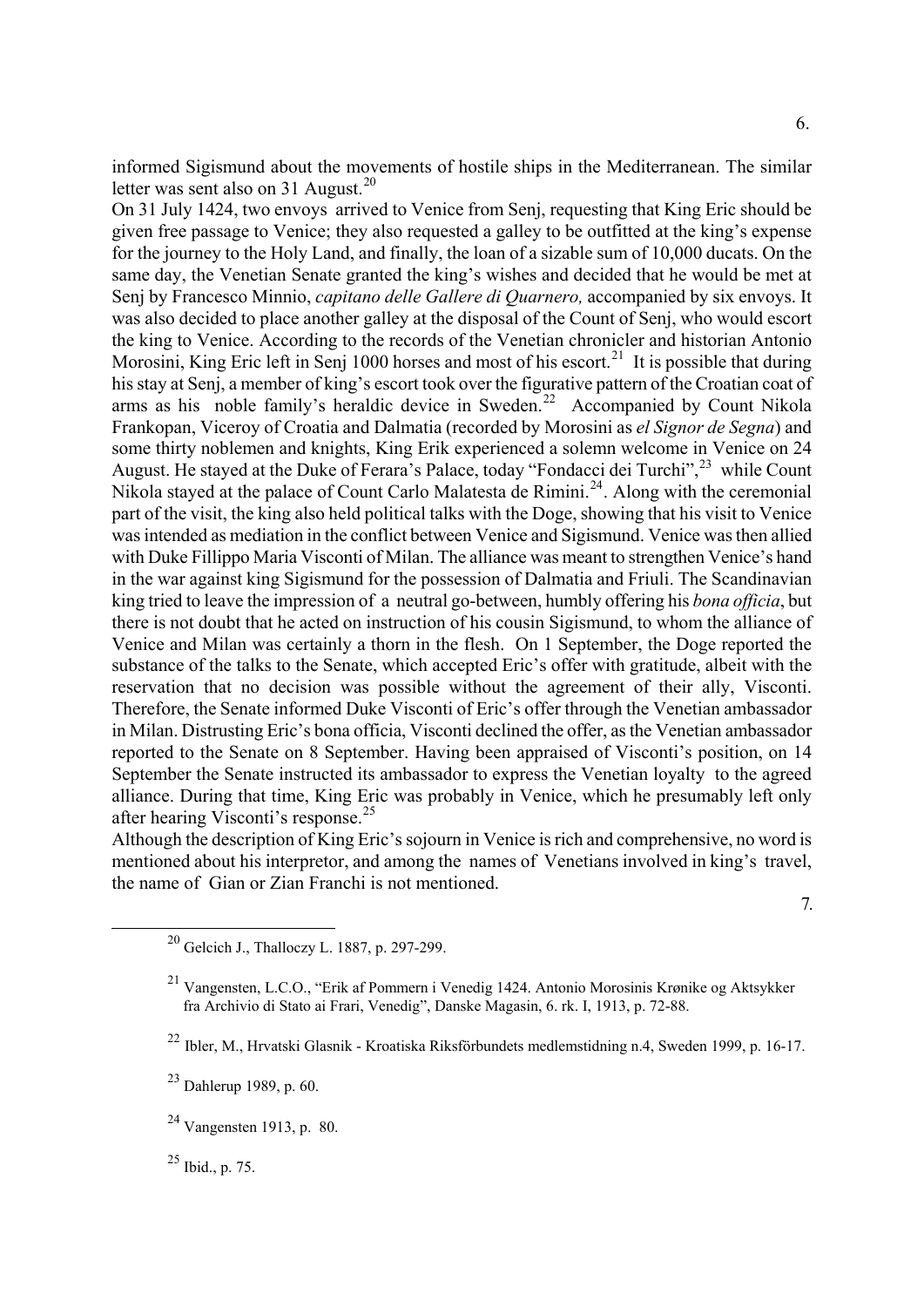King Eric arrived to Dubrovnik on 16 September 1424, warmly welcomed by the authorities and citizens. During his meeting with the members of the Council, king Eric secretly declared that he, under any circumstances, has no intention to pass Venice on his return from the Holy Land. The Ragusans, in the letter of 20. September, informed King Sigismund of Eric's visit and asked him which other route to recommend when he returned to Dubrovnik.<sup>[26](#page-6-0)</sup>

There are no records of the king's stay in Jerusalem; on the way back he visited Rhodos, where he borrowed 2,000 ducats from the Knights Hospitaliers, which he later repaid, somewhat reluctantly, to their fellow brethren in Denmark.<sup>[27](#page-6-1)</sup>

King Eric arrived again at Dubrovnik on a Venetian ship on Christmas day 1424, escorted among others, by count Ivan Anž Frankopan and his younger brother Nikola. He resided at the Palace, and the authorities daily provided 60 perperi for his meals. He was permitted to import for himself a keg of Greek romagna wine.<sup>[28](#page-6-2)</sup> <sup>[29](#page-6-3)</sup> The Frankopans were offered accomodation in the mansion of Duke Sandali<sup>[30](#page-6-4)</sup> and the Council moved for a donation of 60 perperi in their favor  $31$ . The detailed records kept in The Dubrovnik Archives mention no interpreter named "Gian Franchi" in the king's escort. In Dubrovnik the king dismissed the Venetian galley on board of which he arrived. However, lacking funds to pay it, he asked the Ragusans to loan him 2000 ducats. On 26 December the loan was granted, obviously with a guarantee and certain provisions. In the receipt the king undertook to repay the loaned in Senj, if possible, or deliver it in Buda to the Ragusan ambassador who would escort him on his journey.<sup>[32](#page-6-6)</sup> The foregoing suggests that the Ragusans counted on King Eric to pass through Senj and borrow the money from Count Nikola Frankopan in order to be able to repay the Ragusan loan.

On the Ragusan galley, the king sailed to Omiš (Almissa) on 5 January 1425 in order to visit Count Ivaniš Nelipčić, Ivan Anž's father-in-law. From Omiš, he set off on horseback to Count Nikola Frankopan in Senj, from where he continued his return to Buda. <sup>[33](#page-6-7) [34](#page-6-8)</sup>

According to the Venetian Morosini, the king's galley from Senj arrived in Venice in January, but without the king. It carried the ship's commander, Giovanni Giustinian de St. Apostolo and the king's interpreter *messere Zian Franchi* and two envoys, who expressed King Eric's apologies and regrets at having to return to his kingdom for important reasons, and being therefore unable

8.

<span id="page-6-3"></span> $^{29}$  Ibid., f. 233.

<span id="page-6-4"></span>30 Ibid.,f. 183

<span id="page-6-5"></span>31 Ibid., f. 232v.

<span id="page-6-6"></span> $32$  DAD, Acta cons.maius R. Rag. 1424, vol. 3, 47v.

<span id="page-6-7"></span><sup>33</sup> Klai<sub>, 1901, p. 106.</sub>

<span id="page-6-8"></span>34 DAD, Acta cons. min. R.Rag. 1424, vol. 3, 183v, 184.

<span id="page-6-0"></span> <sup>26</sup> Gelcich, Thaloczy 1887, p. 300-301.

<span id="page-6-1"></span> $27$  Dahlerup 1989, p. 61.

<span id="page-6-2"></span> $^{28}$  DAD (Dubrovnik State Archive), Acta cons. min. R. Rag. 1424, vol 3.f. 231v, 232v.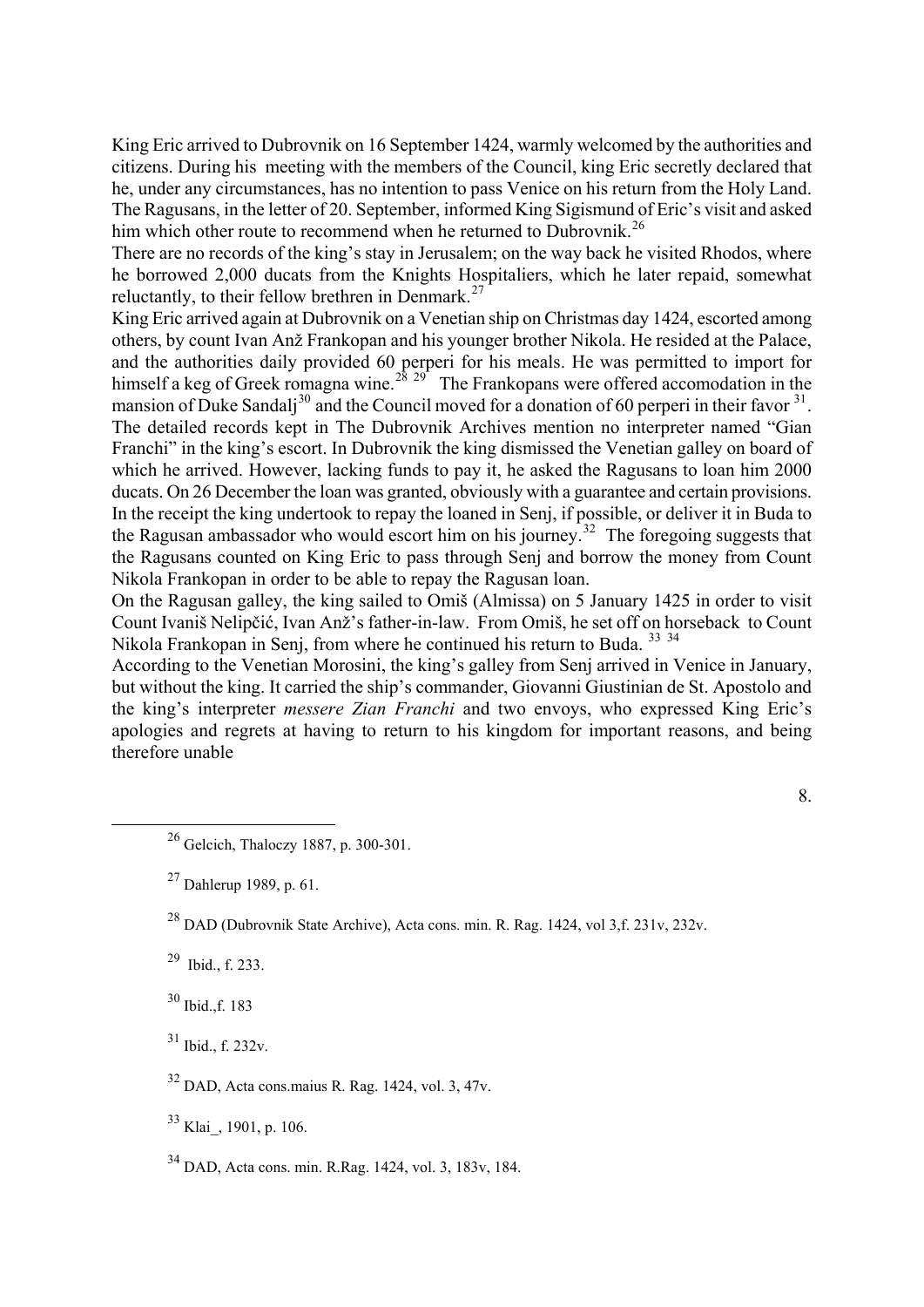to visit Venice.<sup>[35](#page-7-0)</sup> The two envoys were obviously the two Ragusan diplomats - ambassadors Ðuro Gučetić and Džore Palmotić. [36](#page-7-1)

It should be reminded, within the context of further considerations, that Venetian sources, which otherwise abound in details relating to the visit of Eric of Pommerania to Venice, do not mention the king's abovementioned interpreter, Zian or Gian Franchi (in Scandinavian sources Johan Franke), which means that he was not with King Eric when he arrived in Venice in August 1424, or when he left Venice in September of the same year. The records kept in The Dubrovnik Archives mention no word about the interpreter with such a name.

The person in question was obviously the oldest son of Count Nikola, Ivan Anž Frankopan, whom Eric had met in Buda in June 1424, and who joined the king on his way to the Holy Land, probably in Senj or Omiš, and whose name is recorded in the archives of Dubrovnik. According to historian Klaić, "we find him at the Danish court eight years thereafter".  $37$ 

According to the already cited Antonio Morosini, "subsequently, the (king's) interpreter, messere Zian Franchi, properly outfitted and on horseback, left Venice to visit the king in his country." Morosini added a malicious remark, which he would certainly have omitted had a distiguished citizen or a nobleman from the Republic of Venice been involved: "... looking forvard to a reward, which will enable him to keep up his knightly status " *(" lo dito so turzimano miser zian franchi, de qua eser vestido horevel mente, e con cavay in lo so pixe andando per vixitarlo, sperando ave una provixion per mantegnir la so chavalaria orevel mente.").[38](#page-7-3)*

# **VII.**

The reasons which led King Eric of Pomerania to employ foreign noblemen as bailiffs and stewards of his castles on his estates in Sweden are certainly interesting. He trusted them more than Swedish noblemen, and could expect loyalty and greater tax-collection efficiency from them, mostly of Danish and German origin. The appointment of "a simple interpreter and king's travel attendant" to the post of the bailiff of one of Sweden's major castles in the fifteenth century evoked amazement by some historians.  $39$  The same applies to the origin of Gian (Zian) Franchi,

<span id="page-7-0"></span> <sup>35</sup> Vangensten, 1913, p. 83.

<span id="page-7-1"></span><sup>36</sup> Gelcich, Thalloczy, 1887, p. 307-308; DAD, Acta cons. rog. R. Rag. 3, f. 234v.

<span id="page-7-2"></span> $37$  Klaić, 1901, p. 106.

<span id="page-7-3"></span><sup>38</sup> Vangensten, 1913, p. 83.

<span id="page-7-4"></span><sup>39</sup> Lundberg, G., *Stegeborg under middeltiden, Norrköping* 1978, pp. 79-83.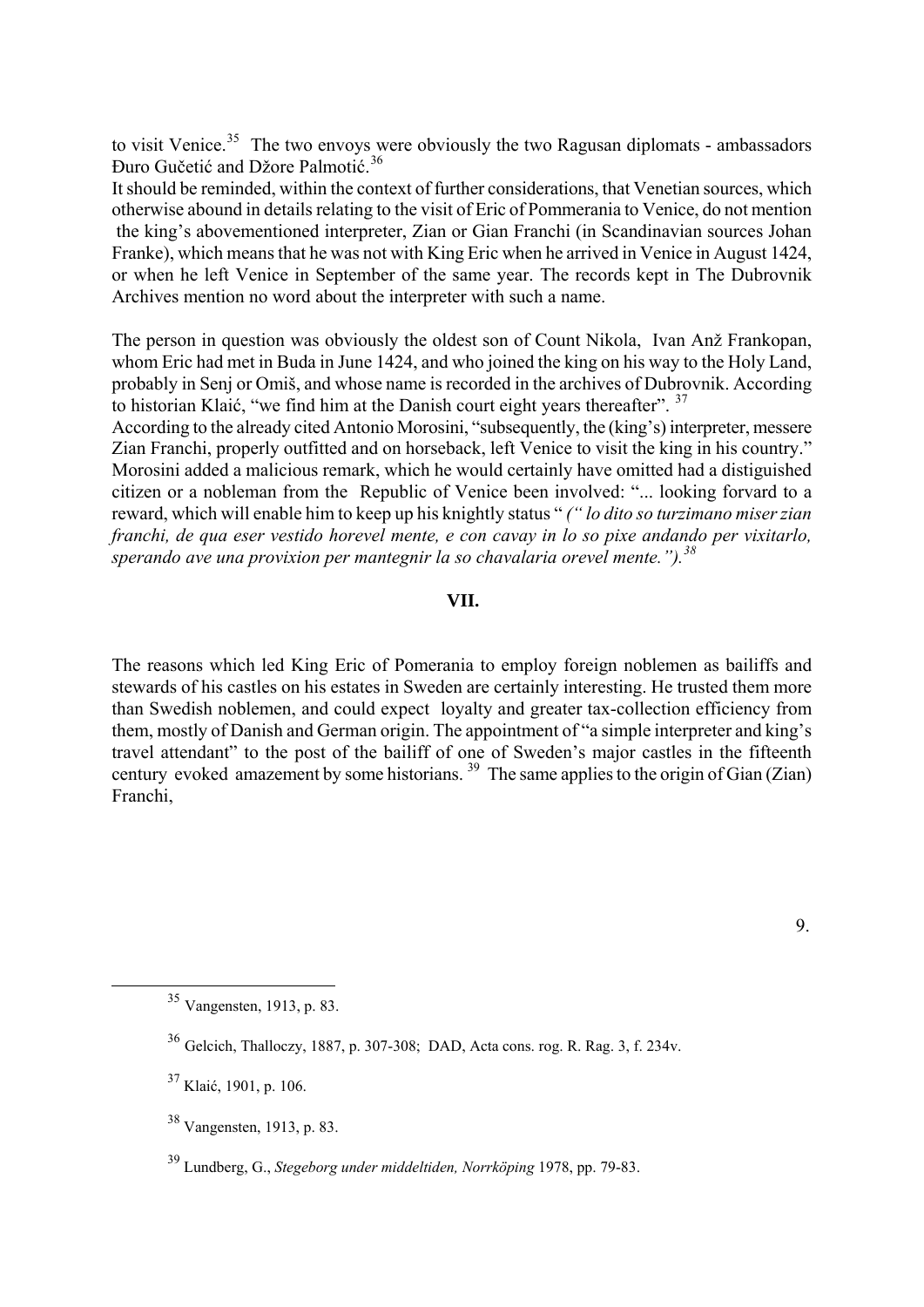in Scandinavian historiography known as Johanes Franke.

All Swedish historical works and treatises  $40$  relating to the identity of "Gian Franchi" rely on information from Morosini, and the sources based on the records of Venetian seamen who, having suffered a shipwreck in 1432, stayed at the Swedish castle of Stegeborg *en route* from Lofoten to their homeland. Their report was published in Venice by Giovanni Batista Ramusio between 1553-59, and again by Bullo in 1881.<sup>[41](#page-8-1)</sup> The latest translation appeared in Norway in 1991. [42](#page-8-2)

A comparative analysis of the abovementioned sources with the sources known to Croatian historiography points to the conclusion that Gian Franchi (Johan Franke) and Ivan Anž Frankopan are one and the same person.

Having delivered, together with the Ragusan envoys, the message to the Venetian Senate to the effect that King Eric could not visit Venice for reasons of state, Ivan Anž Frankopan left, "properly outfitted and on horseback", some time in late January or early February, for the country of King Eric, the first king of the Union of Kalmar. It is not known how and when he arrived in Scandinavia. The Swedish State Archives contain copies of two documents of 1426 mentioning the presence of Johan Franke, Steward of the estate (fief) and castle of Stegeborg. One of the documents is cited by the distinguished Swedish historian Styffe<sup> $43$ </sup>, who claims that Johan Franke had certified the dowry given by Bengt Konigsmarck to Mrs. Ingrid Karlsdottir Gedda on 30 May 1426. Bengt Konigsmark was the Steward of the royal castle of Kalmar, and Ingrid Karlsdottir the daughter of a high royal dignitary. Further investigations in the Archives disclosed another copy of a document on a similar subject, in which Johan Franke, together with parson Haakon, certified a deed of donation whereby a certain Ragvald Puke donated to his wife some land at Ullalva; the deed is dated 29 May 1426, i.e. one day before the first document <sup>[44](#page-8-4)</sup>.

Along with Kalmar, among the other important Swedish castles were Stegeborg and Köpingshus. Trusting Johan Franke (Ivan Frankopan), King Eric first appointed him Steward (hövitsman, fogdare) of the castle of Köpingshus, and then of the castle of Stegeborg, with the respective estates.[45](#page-8-5) Stegeborg was a well-fortified castle next to the narrowest part of the bay of Slätbakken on the eastern Swedish coast, and it guarded the approach to Söderköping and to the 10.

<span id="page-8-2"></span><sup>42</sup> Wold H.A., *I Paradisets første krets,* Oslo 1991, p. 123-177.

<span id="page-8-3"></span>43 Styffe 1911, p. 263.

<span id="page-8-0"></span> <sup>40</sup> Ridderstad, A., *Lexicon over Östergötland, 2*, Nörköping 1877, p.209,210; Hildebrand, A., *Sveriges middeltid, 1,* Stockholm 1878, p. 631; Styffe, C.G., *Skandinavien under Unionstiden*, Stockholm 1911, p. 263.

<span id="page-8-1"></span><sup>41</sup> Bullo, C., Il Viaggo di M. Pietro Querini e le Relazioni Della Repubblica Veneta Colla Svezia, Venezia 1881.

<span id="page-8-4"></span><sup>44</sup> Riksarkivet Stockholm, Exhib.Joh.Westhio 1683, Biogr.K, 20; Kyle,Hans fol. 38r.

<span id="page-8-5"></span><sup>45</sup> Hadorphio, J., Stillestandsbrefvet af 21.aug. 1439. Bih. till Rimkrönikor, 139, Stockholm 1674; Hildebrand, A., *Sveriges middeltid*, vol.1, Stockholm 1878, p.631; Fritz, B., Översikt över Västmanlands forvaltning/Östergötlands forvaltning. Stäkeborgs, Ringstadaholms, Rönös o. Hovs fogderier; Hus, land och län 2, (1973) ed. 1992, p. 44, 89.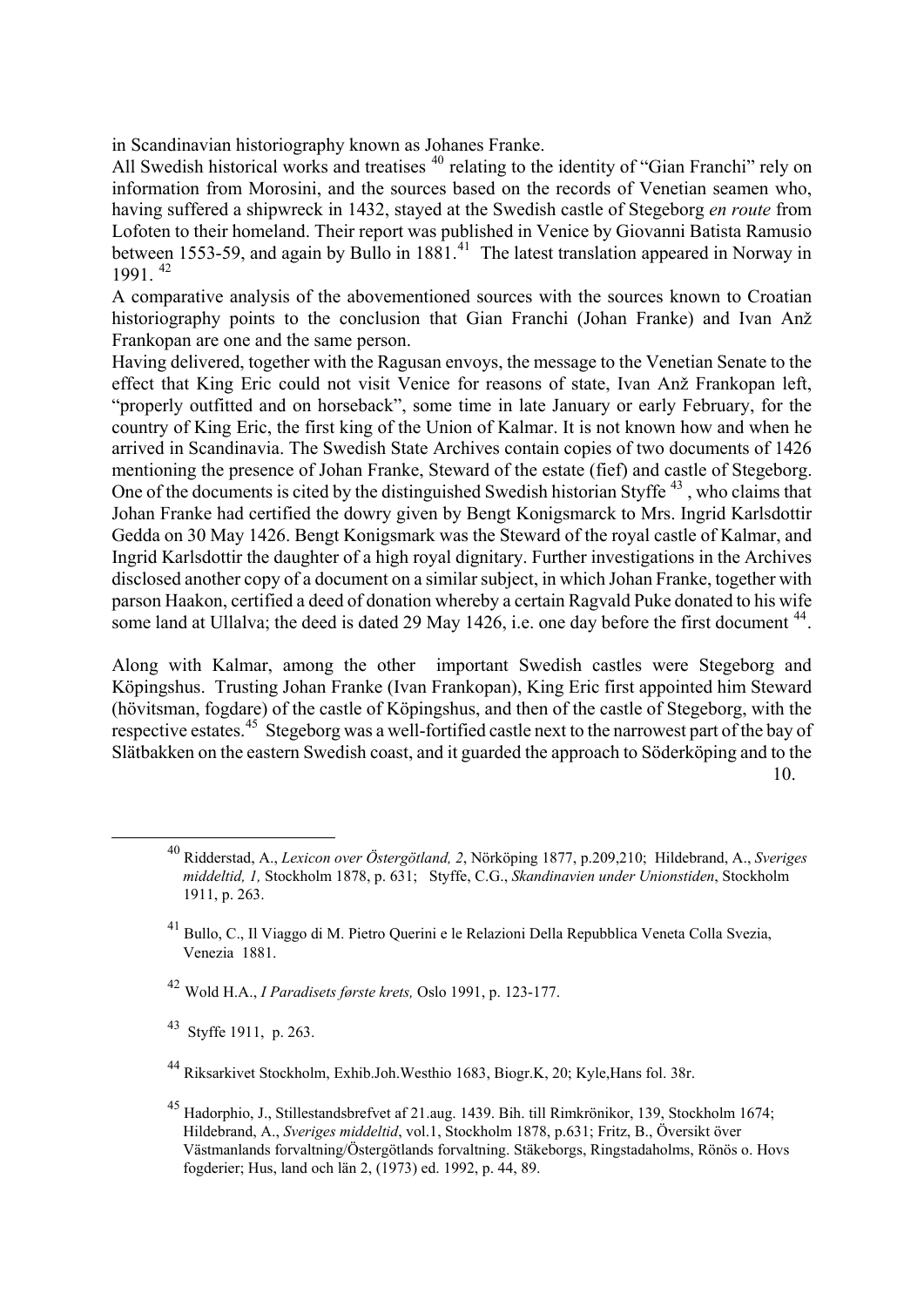interior. It was first mentioned in 1310, although its foundations are of an older date. The Danish queen Margaret used to visit the castle, as did relatively often, also King Eric. Until 1427 it was managed by the Swedish noble Magnus Drake, and thereafter by Ivan An**ž** Frankopan, known in Swedish sources under the name Johan Franke and under the Italianized version of his name, Gian Franchi.

In July 1432, the Venetian Pietro Querini stayed at Stegeborg with the remaining members of his crew, survivors of a shipwreck. On its journey from Crete to the Netherlands, their ship foundered off the Portuguese coast. Their boats were carried by the wind and the Gulf Stream until the surviving seamen - including one from Šibenik and Zadar on Dalmatian coast - finally landed on the Lofoten, crossed Norway and Sweden on foot, before they could board a ship and sail for Venice [46](#page-9-0). The record describes Ivan Anž Frankopan (in this case, under the name Zuan or Gian Franco) as an outstandingly hospitable and kind "distinguished nobleman and esteemed baron in the service of King Eric". He escorted them personally, continues the record, with a hundred horsemen to the boundary of the estate, and from there to the port of Lödöse they were escorted by his son Mapheo (Matheo?). It should be noted that the descriptions of the Querini and of his crew differ somewhat, and that there are possibly some errors of transcription in the Norwegian translation <sup>[47](#page-9-1)</sup>. Indicatively, the record of Venetian seamen does not mention with a single word the exact origin of their benefactor, with whom they were able to converse in their own language after six months of tribulation and journeying through Scandinavia, and whom they supposed to be their countryman. Indeed, one would expect a mention of that point if a nobleman of Italian, and particularly Venetian, origin had been involved.

However, the real identity of King Eric's Steward of Stegeborg has been revealed by the written record, originating far away from Scandinavia. Few weeks before Venetian seamen's arrival to Stegeborg, died Ivan Anž's father, Count Nikola Frankopan, *Ban* (viceroy) of Croatia and Dalmatia. Written by an uknown priest that very day, in a breviary from the island of Krk, the Frankopans' "parent" region, it was noted that the *Ban's* son Anž, was in the service of the Danish king at that time, the summer of 1432:

"*The good and noble Ban Nikola died on the twenty-sixth day of the month of June 1432. And his son Anž was by the king of Denmark ...".* 

The note, written in Glagolitic script and in Croatian language, describes also that at the same time, Stjepan, Ivan Anž's younger brother, was by king Sigismund and that Bosnia has been invaded by Turks<sup>[48](#page-9-2)</sup>.

<span id="page-9-1"></span><span id="page-9-0"></span>11.

 <sup>46</sup> Bullo 1881, p. 14; Wold 1991, p. 123 - 177.

<sup>47</sup> Brandt R.J.: Helge A. Wold, I Paradisets første krets. Om drømmen om œre og rikdom etc.; Historisk Tidskrift, vol.3, Oslo 1992, p. 330-333.

<span id="page-9-2"></span><sup>48</sup> Breviario Illirico 5; Fond. Borgiani Illirici, Biblioteca Apostolica Vaticana; Šurmin Ð., Hrvatski spomenici I, Monumenta historico-juridica Slavorum meridionalium 6, Zagreb, 1888, p. 131-132.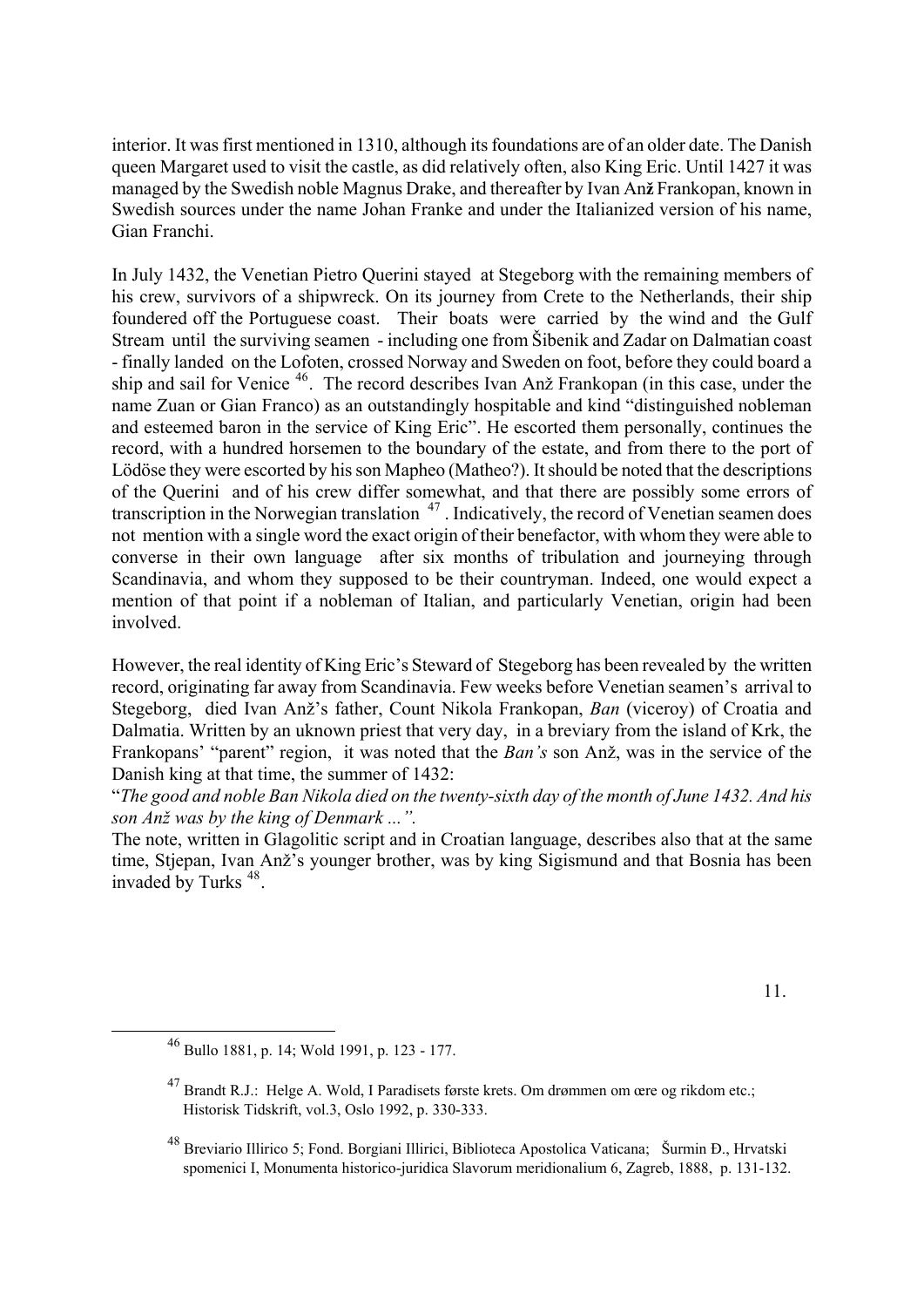Scandinavian sources call Ivan Anž Frankopan as Franchi or Franke, which corresponds to the belief that he was of Italian (Venetian) origin.

In fact, that was an abbreviated Italian or German version of the name Frankopan, which was not yet known in Venetian Republic. Croatian sources first mention the name Frankopan in relation to Nikola Frankopan, Ivan Anž's father, in 1426, the very year in which Ivan Anž left for Sweden<sup>[49](#page-10-0)</sup>. Four years later, the same name (de Frangepanibus) was confirmed to Nikola by Pope Martin V in Rome during a personal audience. However, King Sigismund's court mainly ignored the Ban's new name, referring instead to the Segne,Veglie et Modrusse comites. Sigismund recognized the title to the name given after the Roman Frangepani, and the Pope's approval, only in 1434, i.e., after Nikola's death, to his first and third-born sons, Ivan Anž and Stjepan [50](#page-10-1).

There is another and important reason why the identity of Ivan Anž Frankopan, during his journey to the Holy Land in the capacity of King Eric's attendant, was not known, or was not supposed to be known, even to the Venetian Republic. The information that the son of the powerful "*el Signor de Segna*" (as Count Nikola Frankopan is called in Venetian archives) was present on the ship sailing in the Mediterranean en route to the Holy Land would have been very valuable to the enemy ships and pirates in these waters  $51$ , because such a person could bring them a substantial amount of ducats in ransom; this would have jeopardized also the safety of King Eric  $52$ , who traveled incognito<sup>[53](#page-10-4)</sup>, disguised as the ship's scribe, for the same reason. For Ivan Anž, an additional reason for caution and discretion was the risk which he could expect, on his way to northern Europe, while crossing the estates of the Counts of Cilli.

Last but not least, it should be mentioned that Croatian historian Klaić does not exclude the possibility that Frankopans descend from the ancient family Franko of the island of  $Krk^{54}$  $Krk^{54}$  $Krk^{54}$ .

# **IX.**

In Sweden, discontent with King Eric grew in the early fourteen-thirties and as of 1430 his visits to that country became less frequent. In Dalarna, the northwestern part of Sweden, the nobleman Engelbrekt Engelbrektson started an insurgency which soon spread to other parts of the country. The uprising against Eric of Pommerania reached its climax in 1434, when it was also joined by the high nobility (Bo Stensson Natt och Dag, Karl Knutsson Bonde and others) dissatisfied with

- <span id="page-10-2"></span>51 Gelcich, Thalloczy 1887, p. 297-299.
- <span id="page-10-3"></span>52 Mollerup 1882, p. 30-31.
- <span id="page-10-4"></span>53 Dahlerup 1989, p. 61.

 <sup>12.</sup> 

<span id="page-10-0"></span> <sup>49</sup> Klaić 1901, p. 113-114.

<span id="page-10-1"></span><sup>50</sup> Klaić, V., *Krčki knezovi Frankapani,* Zagreb 1901, p. 221.

<span id="page-10-5"></span><sup>54</sup> Klaić, *Krčki knezovi Frankapani,* 1901, introduction.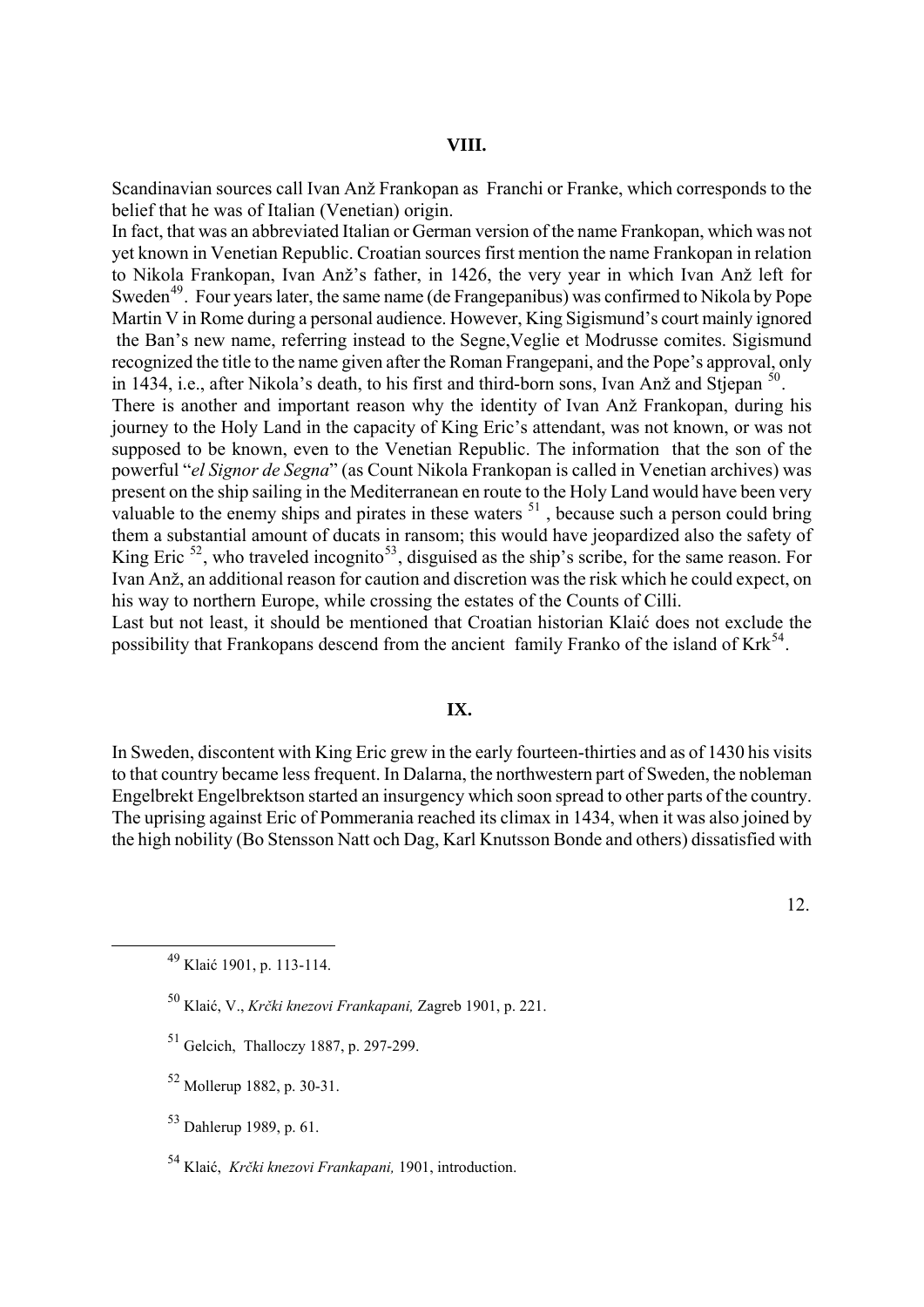foreign stewards in royal castles <sup>55</sup>. The Swedish people called foreigners from the southern parts of Europe (Walloons, Italians, etc.) Waale; thus, in the well-known fifteenth-century Swedish chronicle on Engelbrekt Engelbrektson the master of the castle of Stegeborg was called Johan Waale [56](#page-11-1). Having captured the castles of Borganäs and Västerås, in the summer of 1434, Engelbrekt laid sieg to the fort of Köpingshus. Unable to to defend the fort, Frankopan withdrew to Stegeborg. Two months later he also surrendered that castle  $57$ , which he held since 1427  $58$ . Considering the situation, it was understandable for Ivan Anž to decide to leave Sweden and return home. It is not known when and how he returned back to Croatia, and whether he kept coming back to Sweden. According to a document in the Swedish State Archives, he (under the name of Johan Franke) mortgaged an estate to the monastery at Vadstena in 1435 for 233 east Gothic pfennig; this would suggest that he needed money, perhaps to repay a debt or return to Croatia. Of particular interest is the fact that he - or someone else on his behalf - later paid off the mortgage, and that his son Matts Franke (in Croatian language Matija) sold it in 1437 to Karl Knutsson Bonde [59](#page-11-4), commander of Engelbrekt's army and subsequently regent of Sweden.

In Croatia and Dalmatia, after the death of Ban (viceroy) Nikola Frankopan, King Sigismund, in his capacity of sovereign, designated Nikola's sons as heirs in that part of the Kingdom. Stiepan II was Nikola's third-born son, but King Sigismund mentioned him first (inspite Ivan Anž was the eldest). It was partly because Ivan Anž was absent from Croatia, and partly because his younger brother Stjepan was at that time continuously in the king's retinue in Italian and German lands. He also confirmed the title of Ban to the brothers, and Stjepan and Ivan consequently signed themselves as *Regni Dalmatiae et Croatiae Banus* [60](#page-11-5).

Ivan Anž's father-in-law died in May 1434, and Ivan inherited, through his wife Katarina, cities Klis, Omiš and other estates. Having concluded peace with Venetian Republic, Sigismund was no longer politically and economically interested in Frankopans. In spite of the charter by which he had renounced, in 1412, his claim to the estate of Ivan Anž's father-in-law, he requested from Ivan Anž to relinquish the inherited estates. At the same time, Ulrich, son of Friedrich of Cilli, also claimed the unpaid dowry, i.e., the estates pledged by Frankopans to his father, Ivan Anž's opponent in Buda in 1424. Ivan Anž refused to bow to the king's request and to relinquish the estates, upon which he was proclaimed a rebel and divested of the title of Ban (viceroy) in January 1436. The king ordered the Ban of Slavonia to subdue Ivan Anž by force of arms. His military campaign against Ivan Anž in the summer of the same year was not particularly successful. However, Ivan Anž died on 20. November, of unknown cause, probably at his castle of Klis  $61$ .

<span id="page-11-0"></span> <sup>55</sup> Scott 1988, p. 87-97.

<span id="page-11-1"></span><sup>56</sup> S. B. Jansson, ed. *Engelbrektkrönikan,* Stockholm 1994, p. 54, 55, 68.

<span id="page-11-2"></span><sup>57</sup> Ibidem

<span id="page-11-3"></span><sup>58</sup> Hadorphio 1674; Ridderstad 1877; Hildebrand 1878; Styffe 1911; Lundberg 1978.

<span id="page-11-4"></span><sup>59</sup> Riksarkivet Stockholm: Brockman, Hadorph; 1435, C4 fol. 8 v 0301; 1437, C 4 fol. 9 o301.

<span id="page-11-5"></span><sup>60</sup> Klaić, *Krčki knezovi Frankapani, 1901*, p. 221.

<span id="page-11-6"></span><sup>61</sup> Pal, R., Publicationes Museorum Vesprimiensis 1986, 18, 357.

Pal, R., A Frangepan csalad cimervaltzatai a XIV-XVI: szazadban. Publicationes Museorum Comitatus Vesprimiensis 1986, 18, 357; Engel P., Lövei P., Varga Livia, Grabplatten von Ungarischen magnaten aus dem zeitalter der Anjou-könige und Sigismunds von Luxemburg. Acta Historie Artium Acad.Scient. Hungaricae, Budapest, 1984, tom.XXX, fasc.1-2.